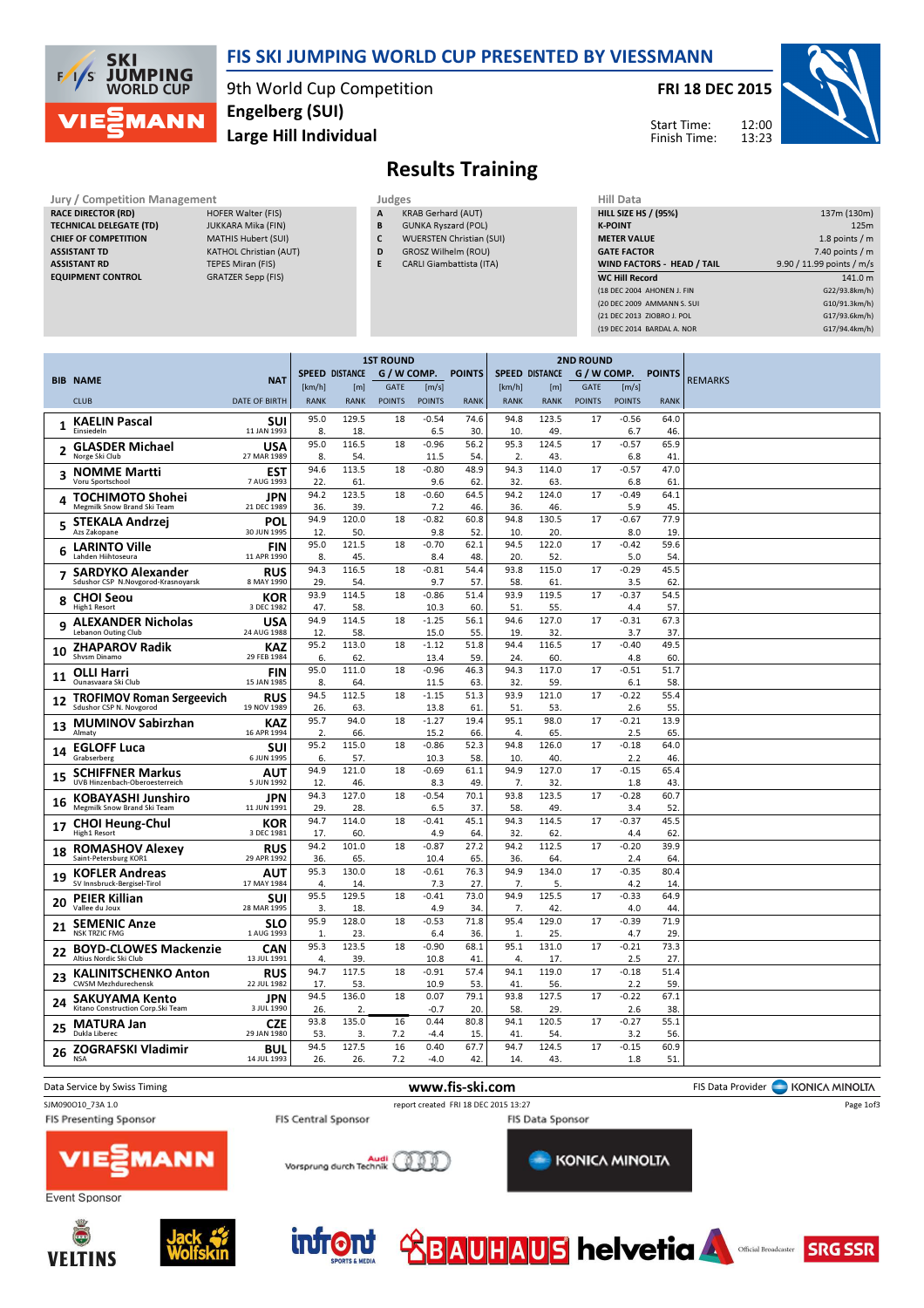



9th World Cup Competition Large Hill Individual Engelberg (SUI)

FRI 18 DEC 2015

Start Time: Finish Time:



# Results Training

|    |                                                        |                           | <b>1ST ROUND</b>      |                       |                              |                        | <b>2ND ROUND</b> |                       |                    |                              |                        |             |                |
|----|--------------------------------------------------------|---------------------------|-----------------------|-----------------------|------------------------------|------------------------|------------------|-----------------------|--------------------|------------------------------|------------------------|-------------|----------------|
|    | <b>BIB NAME</b>                                        | <b>NAT</b>                |                       | <b>SPEED DISTANCE</b> | G / W COMP.                  |                        | <b>POINTS</b>    | <b>SPEED DISTANCE</b> |                    |                              | G / W COMP. POINTS     |             | <b>REMARKS</b> |
|    | <b>CLUB</b>                                            | <b>DATE OF BIRTH</b>      | [km/h]<br><b>RANK</b> | [m]<br><b>RANK</b>    | <b>GATE</b><br><b>POINTS</b> | [m/s]<br><b>POINTS</b> | <b>RANK</b>      | [km/h]<br><b>RANK</b> | [m]<br><b>RANK</b> | <b>GATE</b><br><b>POINTS</b> | [m/s]<br><b>POINTS</b> | <b>RANK</b> |                |
|    | <b>COLLOREDO Sebastian</b>                             | ITA                       | 94.3                  | 128.0                 | 16                           | 0.29                   | 69.7             | 94.7                  | 131.5              | 17                           | 0.00                   | 71.7        |                |
| 27 | <b>GRUPPO SCIATORI FIAMME GIALLE</b>                   | 9 SEP 1987                | 29.                   | 23.                   | 7.2                          | $-2.9$                 | 38               | 14.                   | 16.                |                              | 0.0                    | 30.         |                |
| 28 | <b>LAMY CHAPPUIS Ronan</b><br><b>Bois D'amont</b>      | <b>FRA</b><br>10 SEP 1993 | 94.7<br>17.           | 122.5<br>44.          | 16<br>7.2                    | 0.18<br>$-1.8$         | 60.9<br>51       | 95.3<br>2.            | 134.0<br>5.        | 17                           | $-0.02$<br>0.2         | 76.4<br>20. |                |
| 29 | <b>DESCOMBES SEVOIE Vincent</b><br>Douanes - Chamonix  | <b>FRA</b><br>9 JAN 1984  | 94.2<br>36.           | 128.5<br>22.          | 16<br>7.2                    | $-0.01$<br>0.1         | 73.6<br>33.      | 94.1<br>41            | 124.0<br>46.       | 16<br>3.6                    | 0.03<br>$-0.3$         | 61.5<br>50. |                |
| 30 | <b>KUBACKI Dawid</b><br>TS Wisla Zakopane              | <b>POL</b><br>12 MAR 1990 | 94.0<br>43.           | 126.0<br>32.          | 16<br>7.2                    | 0.08<br>$-0.8$         | 68.2<br>40.      | 94.2<br>36.           | 130.0<br>22.       | 16<br>3.6                    | $-0.06$<br>0.7         | 73.3<br>27. |                |
| 31 | <b>KRANJEC Robert</b>                                  | <b>SLO</b>                | 94.1                  | 129.5                 | 16                           | $-0.20$                | 77.7             | 94.1                  | 133.0              | 16                           | $-0.10$                | 79.2        |                |
| 32 | SK Triglav Kranj<br><b>MURANKA Klemens</b>             | 16 JUL 1981<br>POL        | 42.<br>93.9           | 18.<br>120.5          | 7.2<br>16                    | 2.4<br>$-0.32$         | 24<br>62.9       | 41<br>93.9            | 9.<br>127.5        | 3.6<br>16                    | 1.2<br>$-0.10$         | 16.<br>69.3 |                |
| 33 | TS Wisla Zakopane<br><b>ZYLA Piotr</b>                 | 31 AUG 1994<br>POL        | 47.<br>94.3           | 47.<br>124.5          | 7.2<br>16                    | 3.8<br>0.07            | 47.<br>65.6      | 51.<br>94.4           | 29.<br>126.0       | 3.6<br>16                    | 1.2<br>$-0.19$         | 34.<br>67.7 |                |
|    | WSS Wisla                                              | 16 JAN 1987               | 29.<br>93.9           | 37.<br>132.0          | 7.2<br>16                    | $-0.7$<br>$-0.02$      | 44.<br>80.0      | 24.<br>93.7           | 40.<br>127.5       | 3.6<br>16                    | 2.3<br>$-0.19$         | 36.<br>70.4 |                |
| 34 | TAKEUCHI Taku<br>Kitano Construction Corp. Ski Club    | JPN<br>20 MAY 1987        | 47.                   | 10                    | 7.2                          | 0.2                    | 19               | 63.                   | 29.                | 3.6                          | 2.3                    | 32.         |                |
| 35 | <b>HILDE Tom</b><br>Asker Skiklubb                     | <b>NOR</b><br>22 SEP 1987 | 94.6<br>22.           | 132.5<br>8.           | 16<br>7.2                    | $-0.01$<br>0.1         | 80.8<br>15.      | 94.4<br>24.           | 133.0<br>9.        | 16<br>3.6                    | $-0.15$<br>1.8         | 79.8<br>15. |                |
| 36 | <b>HLAVA Lukas</b><br>Dukla Liberec                    | <b>CZE</b><br>10 SEP 1984 | 94.2<br>36.           | 130.0<br>14.          | 16<br>7.2                    | 0.13<br>$-1.3$         | 74.9<br>29       | 94.1<br>41            | 126.5<br>37.       | 16<br>3.6                    | $-0.07$<br>0.8         | 67.1<br>38. |                |
| 37 | <b>TEPES Jurij</b><br>SD Dolomiti                      | <b>SLO</b><br>14 FEB 1989 | 94.9<br>12.           | 131.5<br>11.          | 16<br>7.2                    | 0.17<br>$-1.7$         | 77.2<br>26.      | 94.7<br>14.           | 132.0<br>13.       | 16<br>3.6                    | $-0.02$<br>0.2         | 76.4<br>20. |                |
| 38 | <b>LEYHE Stephan</b>                                   | <b>GER</b>                | 94.7                  | 137.0                 | 16                           | 0.38                   | 85.0             | 94.5                  | 132.0              | 16                           | $-0.20$                | 78.6        |                |
| 39 | SC Willingen<br><b>ITO Daiki</b>                       | 5 JAN 1992<br>JPN         | 17.<br>93.8           | 1.<br>133.0           | 7.2<br>15                    | $-3.8$<br>0.17         | 6.<br>83.4       | 20.<br>93.8           | 13.<br>127.0       | 3.6<br>16                    | 2.4<br>$-0.19$         | 18.<br>69.5 |                |
| 40 | Megmilk Snow Brand Ski Team<br><b>POPPINGER Manuel</b> | 27 DEC 1985<br>AUT        | 53.<br>93.7           | 7.<br>130.0           | 10.7<br>15                   | $-1.7$<br>0.13         | 9.<br>78.4       | 58.<br>93.9           | 32.<br>129.0       | 3.6<br>16                    | 2.3<br>$-0.23$         | 33.<br>73.6 |                |
|    | SV Innsbruck-Bergisel-Tirol<br><b>WANK Andreas</b>     | 19 MAY 1989<br>GER        | 61.<br>94.6           | 14.<br>127.0          | 10.7<br>15                   | $-1.3$<br>0.01         | 22<br>74.2       | 51<br>95.0            | 25.<br>130.0       | 3.6<br>16                    | 2.8<br>$-0.10$         | 25.<br>73.8 |                |
| 41 | SC Hinterzarten<br><b>KOT Maciei</b>                   | 18 FEB 1988<br>POL        | 22.<br>94.0           | 28.<br>120.5          | 10.7<br>15                   | $-0.1$<br>0.16         | 32.<br>61.0      | -6.<br>94.4           | 22.<br>123.0       | 3.6<br>16                    | 1.2<br>$-0.05$         | 24.<br>60.6 |                |
| 42 | AZS Zakopane                                           | 9 JUN 1991                | 43.                   | 47.                   | 10.7<br>15                   | $-1.6$                 | 50.              | 24.<br>93.4           | 51.                | 3.6                          | 0.6                    | 53.         |                |
| 43 | <b>ASIKAINEN Lauri</b><br>Kuusamon Erae-Veikot         | <b>FIN</b><br>28 MAY 1989 | 93.3<br>66.           | 119.5<br>51.          | 10.7                         | 0.56<br>$-5.5$         | 55.3<br>56.      | 65.                   | 124.5<br>43.       | 16<br>3.6                    | 0.00<br>0.0            | 62.7<br>48. |                |
| 44 | <b>HULA Stefan</b><br>KS Eve-nement Zakopane           | POL<br>29 SEP 1986        | 93.7<br>61.           | 132.5<br>8.           | 15<br>10.7                   | 0.41<br>$-4.1$         | 80.1<br>18.      | 94.0<br>48.           | 129.0<br>25.       | 16<br>3.6                    | $-0.04$<br>0.5         | 71.3<br>31  |                |
| 45 | <b>DESCHWANDEN Gregor</b><br>Horw                      | SUI<br>27 FEB 1991        | 93.8<br>53.           | 131.5<br>11.          | 15<br>10.7                   | $-0.03$<br>0.4         | 82.8<br>11       | 93.9<br>51.           | 126.5<br>37.       | 16<br>3.6                    | $-0.16$<br>1.9         | 68.2<br>35. |                |
| 46 | <b>FETTNER Manuel</b><br>SV Innsbruck-Bergisel-Tirol   | AUT<br>17 JUN 1985        | 93.8<br>53.           | 133.5<br>5.           | 15<br>10.7                   | $-0.10$<br>1.2         | 87.2<br>4.       | 94.3<br>32.           | 134.0<br>5.        | 16<br>3.6                    | $-0.20$<br>2.4         | 82.2<br>11. |                |
| 47 | <b>KRAUS Marinus</b>                                   | <b>GER</b>                | 93.9                  | 123.5                 | 15                           | $-0.03$                | 68.4             | 94.2                  | 124.0              | 16                           | $-0.04$                | 62.3        |                |
|    | Wsv Oberaudorf<br><b>FANNEMEL Anders</b>               | 13 FEB 1991<br><b>NOR</b> | 47.<br>93.8           | 39.<br>134.0          | 10.7<br>15                   | 0.4<br>$-0.18$         | 39<br>89.1       | 36.<br>94.4           | 46.<br>135.5       | 3.6<br>16                    | 0.5<br>0.00            | 49.<br>82.5 |                |
| 48 | Hornindal II                                           | 13 MAY 1991<br>JPN        | 53.<br>93.5           | 4.<br>130.0           | 10.7<br>15                   | 2.2<br>$-0.16$         | 3.<br>81.6       | 24.                   | 3.<br><b>DNS</b>   | 3.6                          | 0.0                    | 10.         |                |
| 49 | <b>KASAI Noriaki</b><br>Tsuchiya Home Ski Team         | 6 JUN 1972                | 64.                   | 14.                   | 10.7                         | 1.9                    | 13.              |                       |                    |                              |                        |             |                |
| 50 | JANDA Jakub<br>Dukla Liberec                           | CZE<br>27 APR 1978        | 93.8<br>53.           | 125.0<br>36.          | 15<br>10.7                   | $-0.30$<br>3.6         | 74.3<br>31       | 94.4<br>24            | 130.5<br>20.       | 16<br>3.6                    | $-0.05$<br>0.6         | 74.1<br>23. |                |
| 51 | <b>STOCH Kamil</b><br>KS Eve-nement Zakopane           | POL<br>25 MAY 1987        | 93.4<br>65.           | 126.5<br>30.          | 15<br>10.7                   | $-0.34$<br>4.1         | 77.5<br>25       | 93.9<br>51            | 137.0<br>2.        | 16<br>3.6                    | $-0.04$<br>0.5         | 85.7<br>4.  |                |
| 52 | <b>PREVC Domen</b><br>Sk Triglav kranj                 | SLO.<br>4 JUN 1999        | 93.9<br>47.           | 124.0<br>38.          | 15<br>10.7                   | $-0.60$<br>7.2         | 76.1<br>28.      | 94.5<br>20.           | 131.0<br>17.       | 16<br>3.6                    | $-0.13$<br>1.6         | 76.0<br>22. |                |
|    | 53 HAUER Joachim<br><b>Bekkelaget SK</b>               | <b>NOR</b><br>2 FEB 1991  | 93.7<br>61.           | 131.0<br>13.          | 15<br>10.7                   | $-0.46$<br>5.5         | 87.0<br>5.       | 94.1<br>41            | 135.0<br>4.        | 16<br>3.6                    | $-0.12$<br>1.4         | 83.0<br>9.  |                |
|    | 54 AMMANN Simon<br><b>SSC Toggenburg</b>               | <b>SUI</b><br>25 JUN 1981 | 93.9<br>47.           | 128.0<br>23.          | 15<br>10.7                   | $-0.60$<br>7.2         | 83.3<br>10.      | 94.2<br>36.           | 132.5<br>11.       | <b>©15</b><br>7.2            | $-0.10$<br>1.2         | 81.9<br>12. |                |
| 55 | <b>LANISEK Anze</b>                                    | <b>SLO</b>                | 94.2                  | 126.0                 | 15                           | $-0.73$                | 81.3             | 94.7                  | 132.5              | 15                           | $-0.23$                | 83.5        |                |
| 56 | <b>Ssk Menges</b><br><b>KOUDELKA Roman</b>             | 20 APR 1996<br><b>CZE</b> | 36.<br>93.8           | 32.<br>118.5          | 10.7<br>15                   | 8.8<br>$-0.50$         | 14.<br>65.0      | 14.<br>94.0           | 11.<br>127.0       | 7.2<br>15                    | 2.8<br>$-0.22$         | 8.<br>73.4  |                |
|    | LSK Lomnice nad Popelkou<br>57 KRAFT Stefan            | 9 JUL 1989<br><b>AUT</b>  | 53.<br>93.8           | 52.<br>133.5          | 10.7<br>15                   | 6.0<br>$-0.66$         | 45.<br>93.9      | 48.<br>93.9           | 32.<br>137.5       | 7.2<br>14                    | 2.6<br>$-0.24$         | 26.<br>96.1 |                |
|    | SV Schwarzach-Salzburg                                 | 13 MAY 1993               | 53.                   | 5.                    | 10.7                         | 7.9                    | 1.               | 51.                   | 1.                 | 10.7                         | 2.9                    | 1.          |                |
| 58 | <b>FREITAG Richard</b><br><b>SG Nickelhuette Aue</b>   | <b>GER</b><br>14 AUG 1991 | 94.0<br>43.           | 126.0<br>32.          | 15<br>10.7                   | $-0.69$<br>8.3         | 80.8<br>15.      | 93.8<br>58.           | 131.0<br>17.       | 14<br>10.7                   | $-0.28$<br>3.4         | 84.9<br>5.  |                |